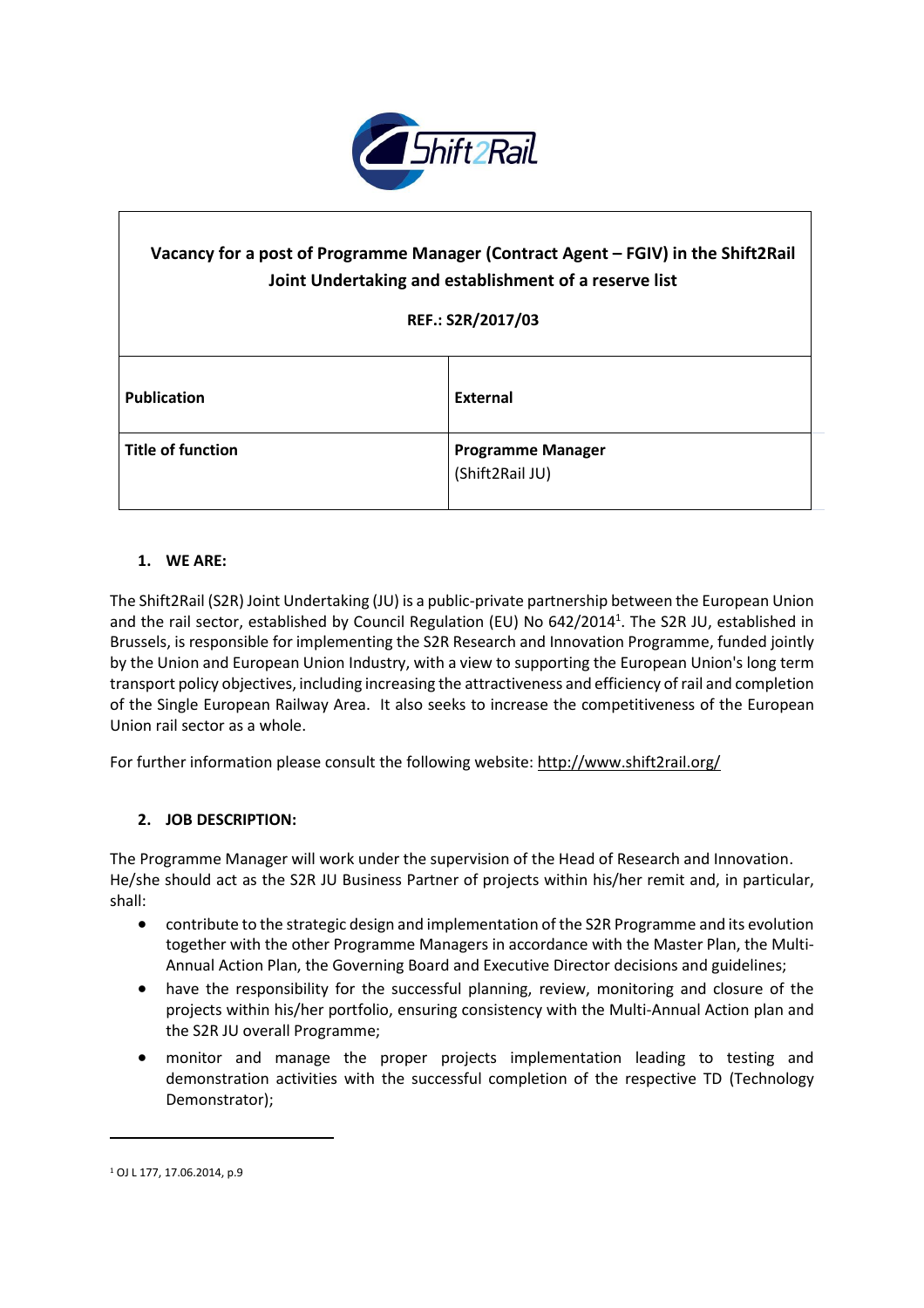- support the evaluation process of received proposals or tenders following S2R calls;
- ensure the proper management of Innovation Programme Steering Committees and Cross Cutting Activities and ensure their work alignment with the Master Plan objectives;
- ensure the follow-up of S2R Working Groups (System integration, Users Requirements and Implementation) as needed;
- maintain regular direct contacts with :
	- the Industry Members, in particular the IP/CCA coordinators, and the Union, represented by the European Commission
	- the European Railway Agency
- draft reports, relevant project documents, etc.;
- establish relevant contacts with projects led by national authorities and/or other organisations and stakeholders, such as ERRAC;
- represent, as delegated by the Executive Director, the JU as necessary;
- contribute to the technical dissemination and communication policy of the S2R JU;
- execute any other tasks as deemed necessary in the interest of the service.

#### **3. WE LOOK FOR:**

#### **A) Eligibility criteria**

Candidates will be considered eligible for selection on the basis of the following formal criteria to be fulfilled by the deadline for applications:

1. To have a level of education which corresponds to completed university studies of at least three years attested by a diploma;

2. To have a thorough knowledge of one of the official Community languages and a satisfactory knowledge of a second of these languages to the extent necessary to perform his/her duties;

- 3. Be a national of a Member State of the European Union;
- 4. To be entitled to his or her full rights as a citizen;
- 5. To have fulfilled any obligations imposed by the applicable laws concerning military service;
- 6. To meet the character requirements for the duties involved;
- 7. To be physically fit to perform the duties linked to the post. $<sup>2</sup>$ </sup>

#### **B) Selection criteria**

 $\overline{a}$ 

Successful candidates should have:

#### *1) Essential qualifications and experience*

- At least 3 years professional experience<sup>3</sup> acquired in positions related to the profile of the post such as project management;
- Demonstrated knowledge or at least 2 years of professional experience in transport, IT or other businesses which relate to the S2R R&I activities;

 $^2$  Before the appointment, a successful candidate shall be medically examined by one of the European Institutions' medical officers in order that Shift2Rail may be satisfied that he/she fulfils the requirement of article 28 (e) of the Staff Regulations of the Officials of the European Communities.

 $3$  Professional experience is counted only from the date the candidate obtained the diploma required for being eligible.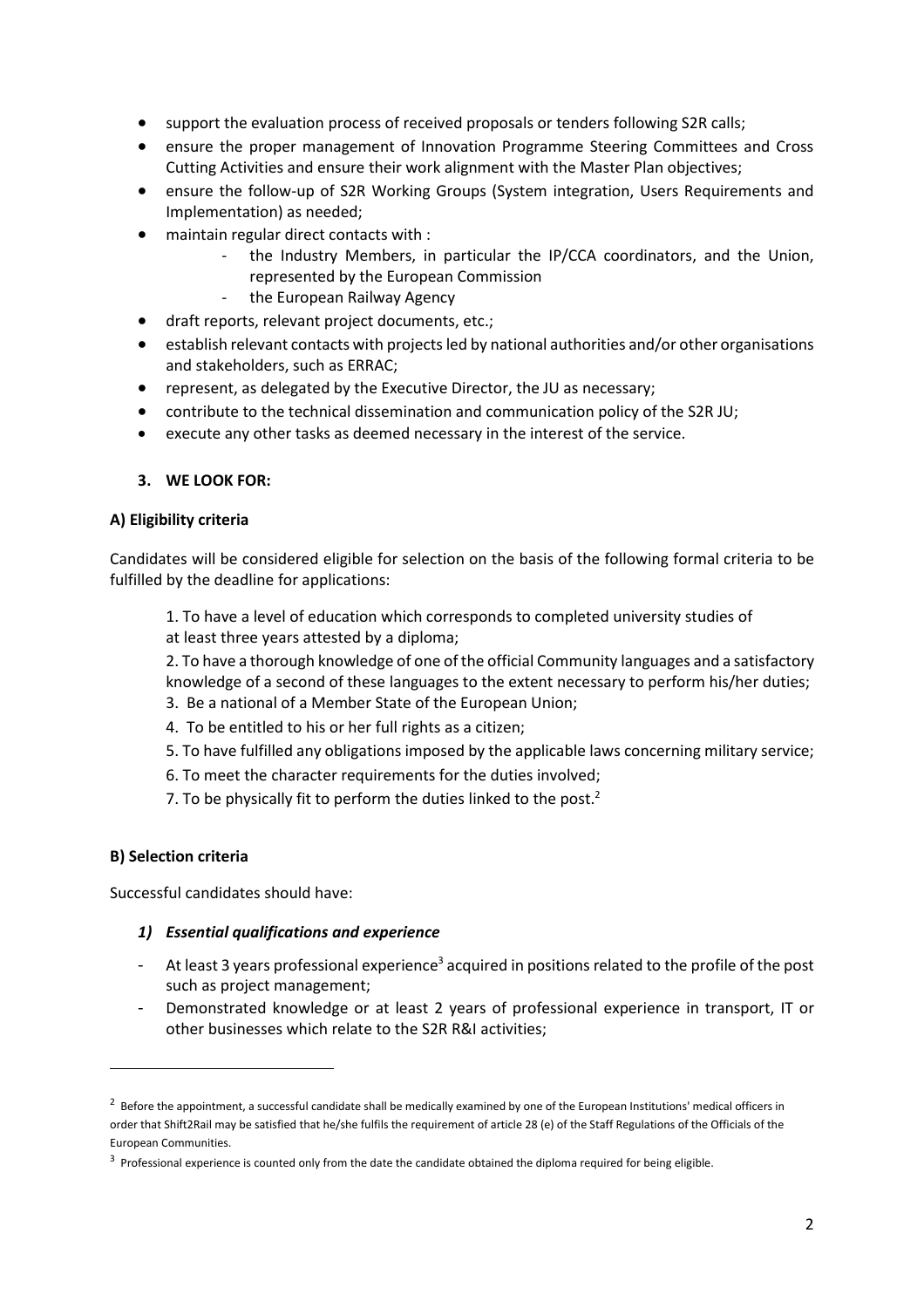- Very good command of both written and spoken English;

# *2) Advantageous qualifications and experience*

- Experience in H2020 EU Research and Innovation programme or similar research funding or other Union financing programmes;
- Relevant experience in one of the following fields or more:
	- Information Technologies and/or telematics applications for passenger services or for freight services including ticketing;
	- o Rail infrastructure and/or energy sub-systems;
	- o Rolling stock technologies and sub-systems;
	- o Signaling, in particular ERTMS, and/or communication systems, in particular LTE/5G and satellite;
	- o Freight technologies and operations;
	- o Innovative technologies/processes/system approaches (including interoperability and safety) related to the rail domain and/or S2R Technical Demonstrators;
	- o Socio-economics (e.g. Human factors, KPI's).

# *3) Behavioral competences*

- Motivation open and positive attitude;
- Excellent planning and organizational skills;
- Self-control under pressure in demanding situations and ability to handle many simultaneous tasks;
- Excellent communication and negotiation skills;
- High sense of discretion and confidentiality.

# **4. INDEPENDENCE AND DECLARATION OF INTERESTS**

The Programme Manager will be required to make a declaration of commitment to act independently in the public interest and to make a declaration in relation to interests which might be considered prejudicial to his/her independence.

## **5. SELECTION PROCEDURE**

The selection procedure includes the following steps:

- After registration, each application will be checked in order to verify that it meets the eligibility criteria;
- All eligible applications will be evaluated by a Selection Committee based on the selection criteria defined in this vacancy notice;
- The best-qualified candidates, those who obtained the highest number of points within the evaluation, will be short-listed for a written test and an interview;
- During the interview, the Selection Committee will examine each candidate's profile and will assess their relevancy to the post. In order to support the evaluation via interview, short-listed candidates will be required to undergo a computer-based written test related to the job content. The minimum threshold to pass the written test and the interview is 50% of the total points allocated to each one of them.
- Candidates will be requested to bring with them on the day of the interview and written test photocopies of all the supporting documents for their educational qualifications and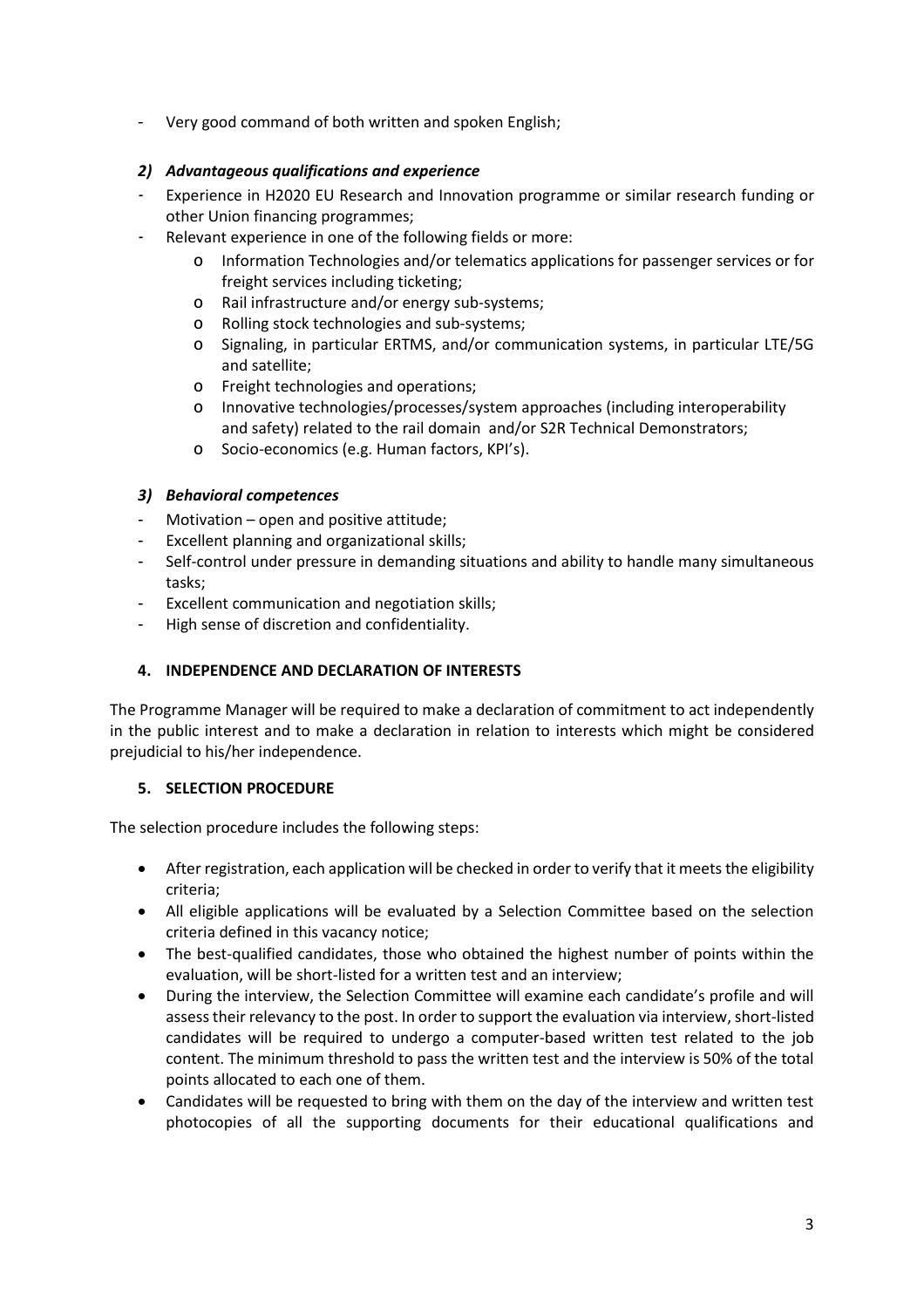employment necessary to prove that they meet the eligibility criteria. Shift2Rail JU has the right to disqualify applicants who fails to submit all the required documents;

- Following the written tests and the interviews, the Selection Committee will recommend to the Appointing Authority the most suitable candidate(s) for the post to be placed on a reserve list. The minimum threshold to be placed on the reserve list is 65% of the total points.
- The reserve list will be presented to the Appointing Authority who may decide to convene the best ranked candidates for a second interview and ultimately will appoint the successful candidate(s) to the post(s).
- The established reserve list may also be used for recruitment of similar posts depending on the JU's needs. Where a similar post becomes available, the Appointing Authority may select applicants from the list according to their profile in relation to the specific requirements of the post to be filled. However, inclusion on the reserve list does not guarantee recruitment.

The reserve list will be valid until 31/12/2018. Its validity may be extended by the decision of the Executive Director.

## **6. EQUAL OPPORTUNITIES**

The S2R JU, as a European Union body, applies a policy of equal opportunities and non-discrimination in accordance with Article 1d of the Staff Regulations.

## **7. CONDITIONS OF EMPLOYMENT**

The successful candidate will be appointed by the Director of the S2R JU as a contract agent at FG IV pursuant to Article 3a of the Conditions of Employment of Other Servants of the European Communities for a period of 3 years, which may be renewed.

Candidates should note the requirement under the Conditions of Employment of Other Servants for all new staff to complete successfully a probationary period.

The conditions of employment of contract staff under the terms of Article 3a can be consulted at the following address: [http://europa.eu/epso/doc/rules\\_ca\\_comm\\_en.pdf](http://europa.eu/epso/doc/rules_ca_comm_en.pdf)

Expected starting date: as soon as possible.

#### **8. PAY AND WELFARE BENEFITS**

The pay of staff members consists of a basic salary supplemented with specific allowances, including expatriation or family allowances. The provisions guiding the calculation of these allowances can be consulted in the Conditions of Employment of Other Servants available at the following address:

<http://eur-lex.europa.eu/LexUriServ/LexUriServ.do?uri=CONSLEG:1962R0031:20140101:EN:PDF>

Salaries are exempted from national tax, instead a Community tax at source is paid. The place of employment is Brussels, where the Joint Undertaking is based.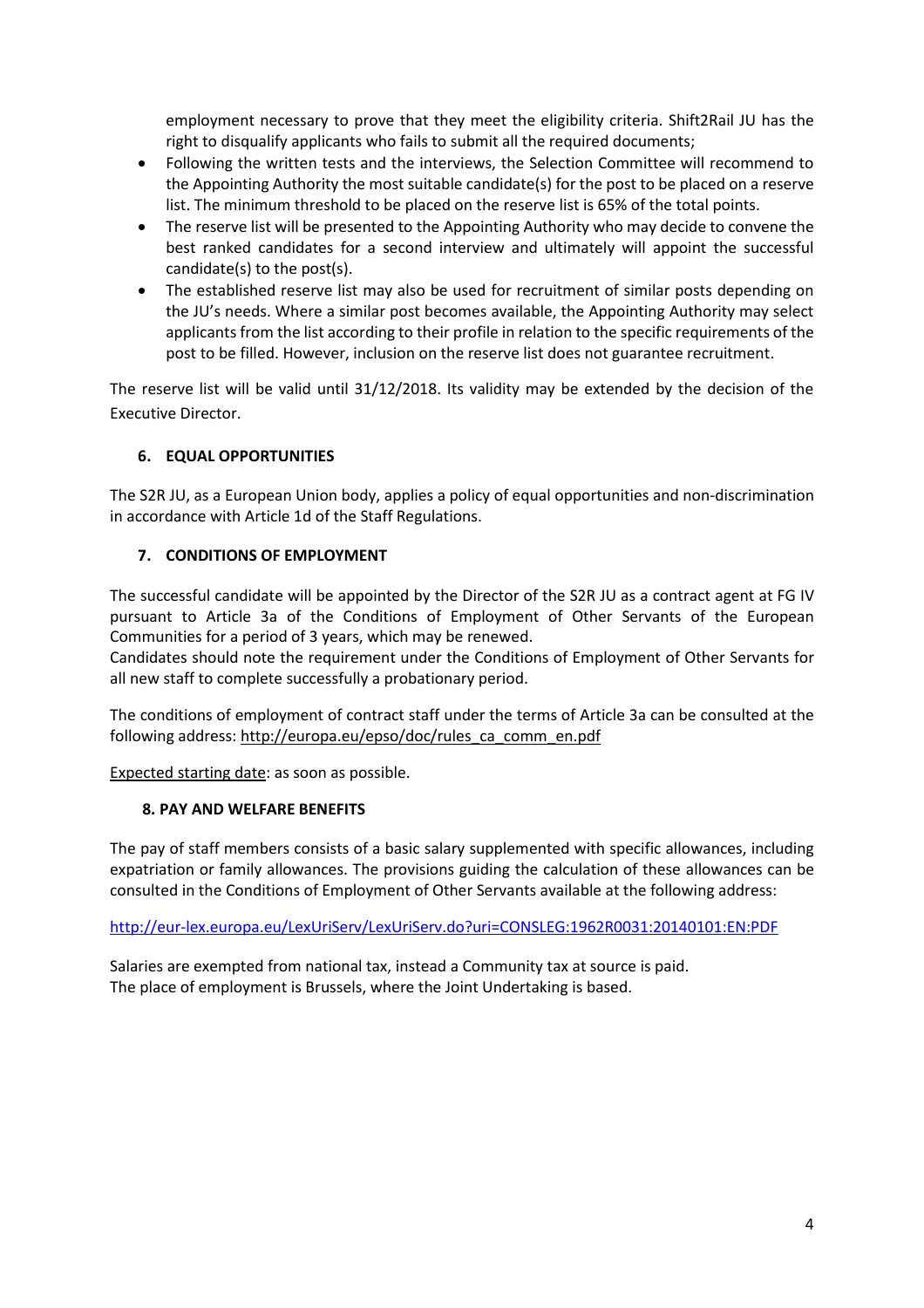#### **9. APPLICATION PROCEDURE**

For applications to be valid, candidates must submit:

- a detailed **curriculum vitae** in European CV format<sup>4</sup> in English<sup>5</sup>. The CV must imperatively refer to the job requirements as listed in the present vacancy notice and reflect how, in the candidate's view, she/he holds the skills and competences mentioned therein. Applications that are incomplete will be disqualified.
- **•** a letter of motivation (1 page maximum) in English<sup>6</sup> explaining why the candidate is interested in the post and what her/his added value would be if selected, in relation to the job requirements listed in the present vacancy notice<sup>7</sup>.

Applications should be sent by email to [jobs@shift2rail.europa.eu](mailto:jobs@shift2rail.europa.eu) with the following subject line: '**SURNAME\_Name\_S2R.2017.03** (the same structure is to be used for the CV and letter of motivation document name e.g. 'SURNAME\_Name\_S2R.2017.03\_CV')

Supporting documents (e.g. certified copies of degrees/diplomas, references, proof of experience etc.) should not be sent at this stage but must be submitted at a later stage of the procedure if requested. In order to facilitate the selection process, all communications to candidates concerning this vacancy will be in English.

If at any stage in the procedure it is established that any of the information a candidate provided is incorrect, the candidate in question will be disqualified.

#### **10. CLOSING DATE**

Applications must be sent no later than **09/10/2017**, **17h Brussels time**. Applications sent after this date will not be considered.

## **11. IMPORTANT INFORMATION FOR APPLICANTS**

Applicants are reminded that the work of the selection committee is confidential. It is forbidden for applicants to make direct or indirect contact with members of these committees, or for anybody to do so, on their behalf.

## **12. APPEAL PROCEDURE**

If a candidate considers that he/she has been adversely affected by a particular decision, he/she can:

▪ lodge a complaint under Article 90(2) of the Staff Regulations of Officials of the European Union and Conditions of employment of other servants of the European Union, at the following address:

Shift2Rail Joint Undertaking Human Resources Department Avenue de la Toison d'Or, 56-60

1

<sup>4</sup> English CV template and guidelines available at following link: [http://europass.cedefop.europa.eu/documents/curriculum](http://europass.cedefop.europa.eu/documents/curriculum-vitae/templates-instructions)[vitae/templates-instructions](http://europass.cedefop.europa.eu/documents/curriculum-vitae/templates-instructions)

<sup>5</sup> The Selection Committee will ensure that no undue advantage is given to native speakers of this language.

<sup>6</sup> The Selection Committee will ensure that no undue advantage is given to native speakers of this language.

 $^7$  Candidates are kindly requested to avoid repeating the information already provided in their CV.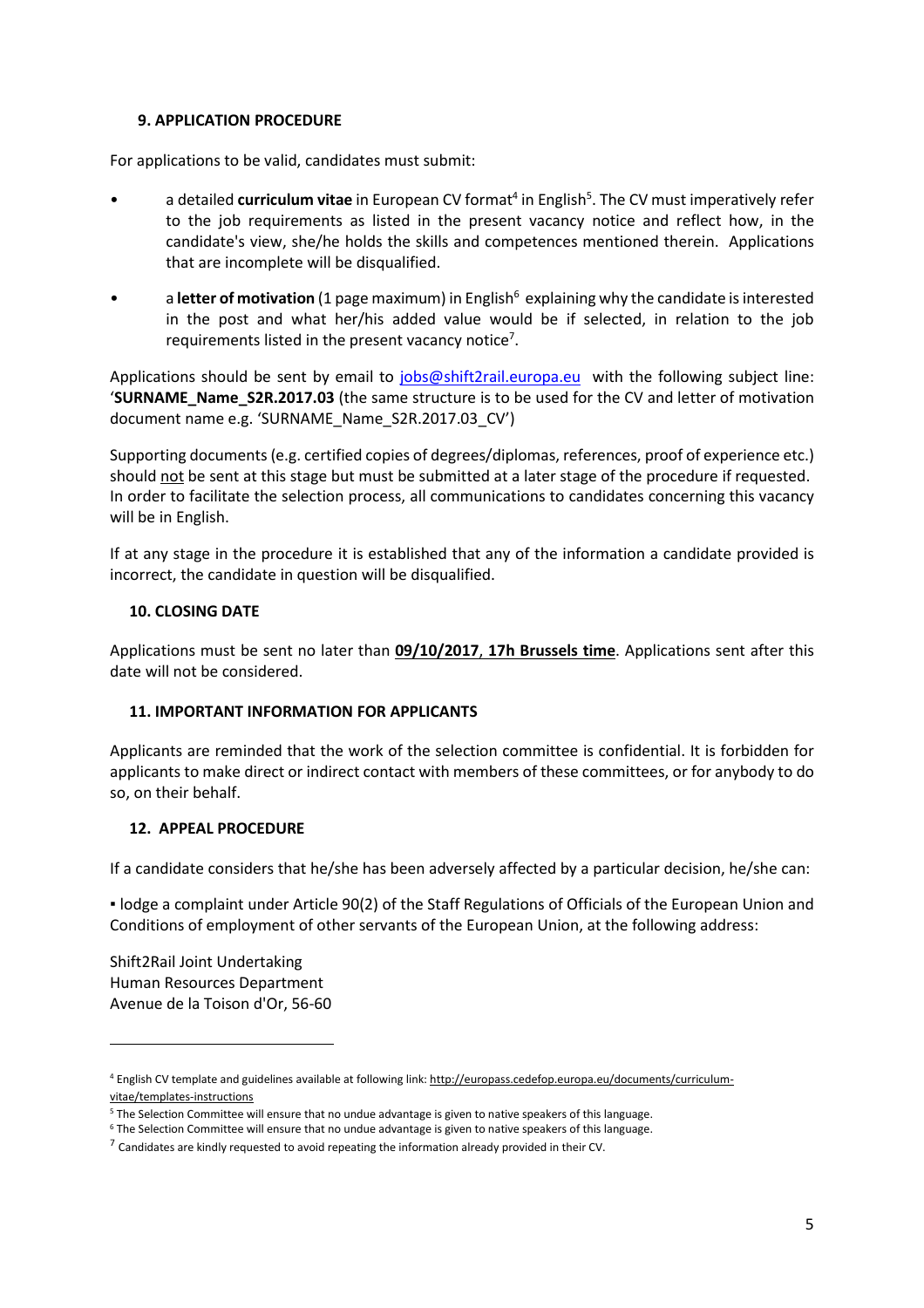#### B-1060 Brussels, Belgium

The complaint must be lodged within 3 months. The time limit for initiating this type of procedure starts to run from the time the candidate is notified of the action adversely affecting him/her.

▪ submit a judicial appeal under Article 270 of the Treaty on the Functioning of the EU (ex Art. 236 of the EC Treaty) and Article 91 of the Staff Regulations of Officials of the European Union to the:

European Union Civil Service Tribunal Boulevard Konrad Adenauer Luxembourg 2925 LUXEMBOURG

For details of how to submit an appeal, please consult the website of the European Union Civil Service Tribunal: [http://curia.europa.eu/jcms/jcms/Jo1\\_6308/.](http://curia.europa.eu/jcms/jcms/Jo1_6308/) The time limits for initiating this type of procedure (see Staff Regulations as amended by Council Regulation (EC) No 723/2004 of 22 March 2004, published in Official Journal of the European Union L 124 of 27 April 2004  $-$  [http://eur](http://eur-lex.europa.eu/)[lex.europa.eu\)](http://eur-lex.europa.eu/) start to run from the time you become aware of the act allegedly prejudicing your interests.

▪ make a complaint to the European Ombudsman:

European Ombudsman 1 avenue du Président Robert Schuman CS 30403 67001 Strasbourg Cedex FRANCE [http://www.ombudsman.europa.eu](http://www.ombudsman.europa.eu/)

Please note that complaints made to the Ombudsman have no suspensive effect on the period laid down in Articles 90(2) and 91 of the Staff Regulations for lodging complaints or for submitting appeals to the Civil Service Tribunal under Article 270 of the Treaty on the Functioning of the EU (ex Art. 236 TEC). Please note also that, under Article 2(4) of the general conditions governing the performance of the Ombudsman's duties, any complaint lodged with the Ombudsman must be preceded by the appropriate administrative approaches to the institutions and bodies concerned.

## **13. PROTECTION OF PERSONAL DATA**

The Shift2Rail Joint Undertaking is committed to ensuring that candidates' personal data are processed as required by Regulation (EC) N°45/2001 of the European Parliament and of the Council of 18 December 2000 on the protection of individuals with regard to the processing of personal data by the Community institutions and bodies and on the free movement of such data. This applies in particular to the confidentiality and security of such data.

Controller, purpose of the processing, recipients of the data - The controller responsible for the processing operation is the Shift2Rail Joint Undertaking. Data are processed for the purpose of organising the selection and recruitment; they are only disclosed to persons involved in the selection and/or recruitment.

Right of access - Data subjects are entitled to access their data by sending an email to the data protection officer (info@shift2rail.europa.eu).